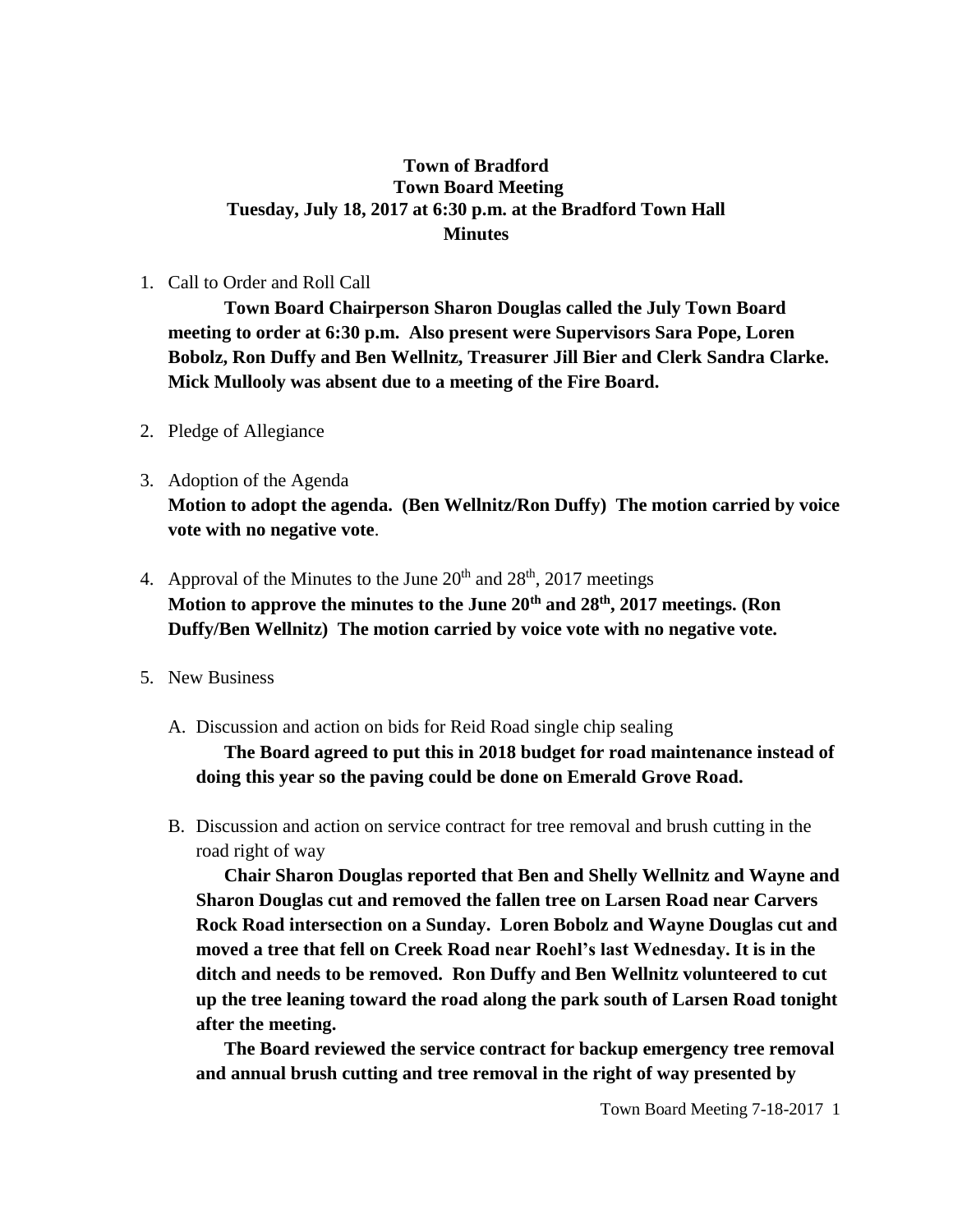**Bryce Nass of Ideal Midwest LLC. It was suggested that "upon receipt of notice by Sheriff's office that a tree is impeding the roadway" that a Town Board member check before Bryce Nass is called because occasionally they are small trees or limbs that can be removed by board members. The Board agreed that a representative from the Town Board upon receipt of a call from the Sheriff's office would go out and check to see if Bryce needed to be called. If Chair Sharon Douglas is not available other board members would be called. The equipment needed, would be determined by the contractor, by the size of the trees etc. For the annual cutting Chair Sharon Douglas suggested that the board choose a section of road to have the brush and trees cut and then Bryce could give an estimate of what it would cost. Creek Road east of Carvers Rock Road or Avalon Road were suggested for next year's work.** 

**Motion to accept Ideal Midwest LLC service contract for the prices listed for maintenance tree and brush cutting and emergency tree removal. (Loren Bobolz/Ben Wellnitz)**

**Roll Call Vote: Sara Pope, "Yes." Loren Bobolz, "Yes." Ron Duffy, "Yes." Benw Wellnitz, "Yes." Sharon Douglas, "Yes." The motion carried unanimously.**

C. Discussion and action on Emerald Grove Road paver repair

**The Board reviewed the schematic drawings prepared by Ron Duffy for paving on Emerald Grove Road north of Larsen Road**. **Motion to put the project out for bids from Larsen Road to the culvert. (Loren Bobolz/Sara Pope) The motion carried by voice vote with no negative vote.**

**The Board reviewed the drawing made by Ron Duffy for paver repair of the section near Mike Mullooly's, fire no. 3410 S. Emerald Grove Road. Motion to put the paver repair project on Emerald Grove Road south of Avalon Road out for bids. (Sara Pope/Ben Wellnitz) The motion carried by voice vote with no negative vote.**

D. Discussion and action on Zoning Officer Report

**Zoning Officer/Building Inspector Troy Everson issued a Zoning Permit No. TB1767 to Ralph Clowes for an Ag structure for Parcel No. 6-3-99, 3349 S. O'Riley Road, Darien, on 6-07-2017. He issued a Zoning Permit No. TB17530 to Ryan Scott for a 9600 sq. ft. storage garage for Parcel No. 6-3-5.3 at 13101 E. US Hwy. 14, Avalon, on 5-30-2017. An electrical Permit No. TB17629 was issued to** 

Town Board Meeting 7-18-2017 2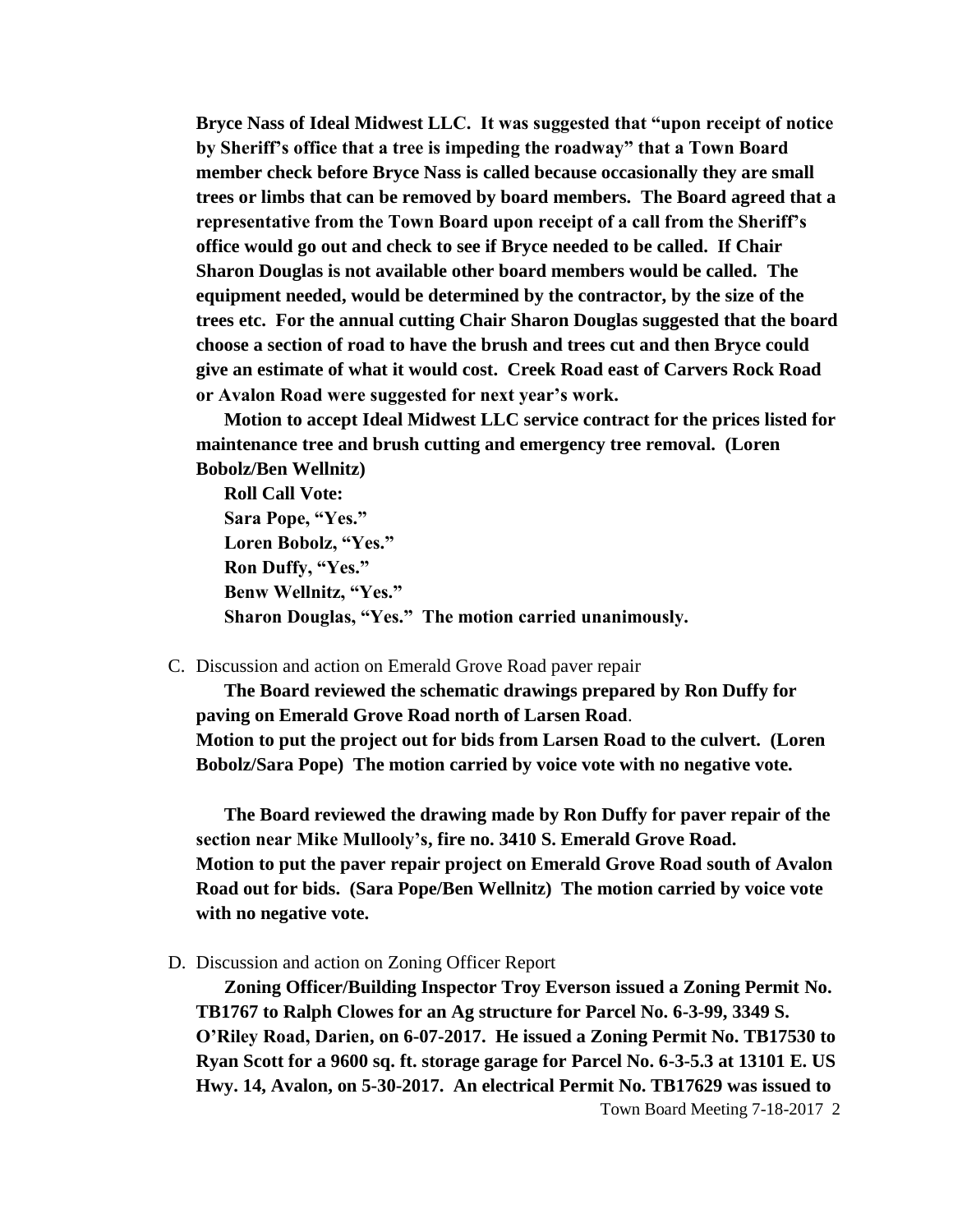**John Huber for a 200 amp service for a garage on Parcel No. 6-3-224, 9268 E. Creek Road, Clinton, on6-29-2017. A demolition permit was issued on July 13, 2017 by Chair Sharon Douglas to William and Sandra Clarke for removal of a storm damaged barn on Parcel No. 6-3-12 at 11100 E. County Road MM, Avalon.**

E. Discussion and action on report by Fire District Representative

The Board reviewed the report. Chair Sharon Douglas reported that the Clinton Fire Department has decided to put the audit on hold as they work through the transition period upon John Rindfliesch's resignation. John has consented to continue as fire chief. She added that if you have to contact the fire department you may do so by e-mailing them at [clintonfirewi@gmail.com](mailto:clintonfirewi@gmail.com) and John's email address is clfire401@yahoo.com.

F. Discussion and action on resolution for Creek Road Railroad Bridge

Through help from Representative Amy Loudenbeck, a three-year extension for the Creek Road Railroad Bridge Project was approved by the state. The new resolution was the same as the former resolution with the addition of the three-year extension for completion.

**Motion to approve the Resolution No. 2017-68 for the replacement of the Creek Road Railroad Bridge. (Loren Bobolz/Ben Wellnitz) The motion carried by voice vote with no negative vote.**

G. Discussion and action on Supervisors' evaluation of their sections of roads

**Sara Pope reported that there is no double arrow sign for the end of Odling Road on Creek Road. The board noted that they did not think there ever had been a sign there but there are extra signs.** 

**Clerk Sandra Clarke reported that she had ordered the road signs for the intersection of S. Emerald Grove Road and Creek Road that are missing along with the post.**

**Loren Bobolz stated that he would put the old cold patch in the triangle at the intersection of O'Riley Road and Creek Road.**

**Sharon Douglas reported that she and Wayne Douglas had put up the curve sign on Emerald Grove Road north of Highway 14 and did some brush cutting. She stated that the double arrow sign at the end of Emerald Grove Road at Creek Road needs a new post and sign. She stated that she was waiting for the signs that Sandra Clarke had ordered and would then call Diggers hotline so the posts can go in. She added that the road name signs that were ordered were for O'Riley & Hofstrom, Larsen Road at Highway 140, Creek Road and Highway**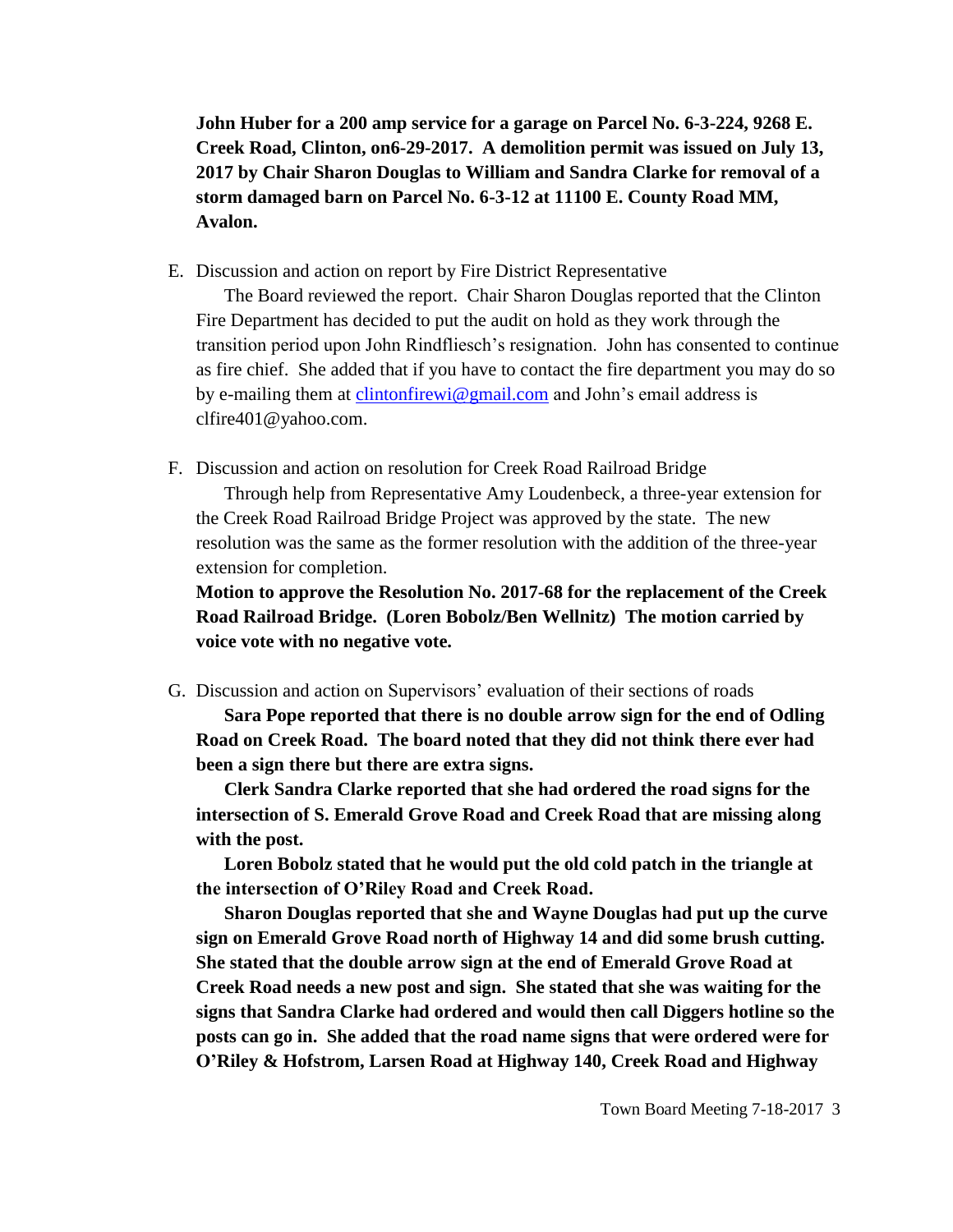**140 for both sides, Dunn Road and B-C Townline Roads, and Bradford Town Hall Road and Highway 140.**

**Sharon Douglas reported that she and Wayne Douglas had filled pot holes on Odling Road and Emerald Grove Road from Larsen Road to the bridge.**

**Chair Sharon Douglas reported that the flood that occurred last Wednesday had water covering the road completely in two different areas on Emerald Grove Road. Jones Road was completely submerged and Emerald Grove Road south of Highway 14 was also flooded over. Sharon and Wayne Douglas put up barricades and took them down later. She added that she contacted Duane Jorgenson regarding whose responsibility it is to ditch under the bridge on Highway 14 and he is in communication with the state. She stated that the Town needs to ditch along Emerald Grove Road on the west side across from the Antiques Store up past Charles Stevenson's house as the ditch cannot handle the amount of run-off from a heavy rain.**

**Chair Sharon Douglas stated that the large double culvert at Carvers Rock Park near Creek Road had a lot of debris and trees that were plugging up the culverts. She added that she met Bryce Nass there last Thursday and had him remove the large trees and debris that floated down from within the park.** 

H. Discussion and action on roadwork, including but not limited to tree trimming, culvert repair and replacement, ditching, shouldering, maintenance including replacement of signs and posts, paver repair, pot hole filling, Creek Road, Emerald Grove and Carvers Rock Road Bridge replacements, 5-year Capital Improvement Plan, B-C Townline Culvert replacement and S. Emerald Grove Road Culvert replacement, Bridge Inspection Report, Creek Road Bridge east of O'Riley Road and O'Riley Road Bridge

**The board discussed the proposal presented by Ron Duffy for pulverization and rerolling of Inman Road which would cost \$2,550 for ¾ of a mile.**

**Motion to approve the agreement to pulverize and reroll ¾ of a mile of Inman Road from the south toward the north. (Loren Bobolz/Ron Duffy) The motion carried by voice vote with no negative vote.**

Chair Sharon Douglas reported that she and Loren Bobolz had measured the culvert pipes for the culvert on Emerald Grove Road just north of Creek Road and they were 32 feet from end to end but they came with slashed ends so they have lost 3 feet on each side of the culvert and it is a safety factor on the east side. Ron Duffy stated that the schematic was to be 6 feet on each side of the culvert. **Bill Johns stated that if 32 feet would make it 6 feet on each side, he would bolt on extensions ends to make it the 32 feet at no cost to the Town.**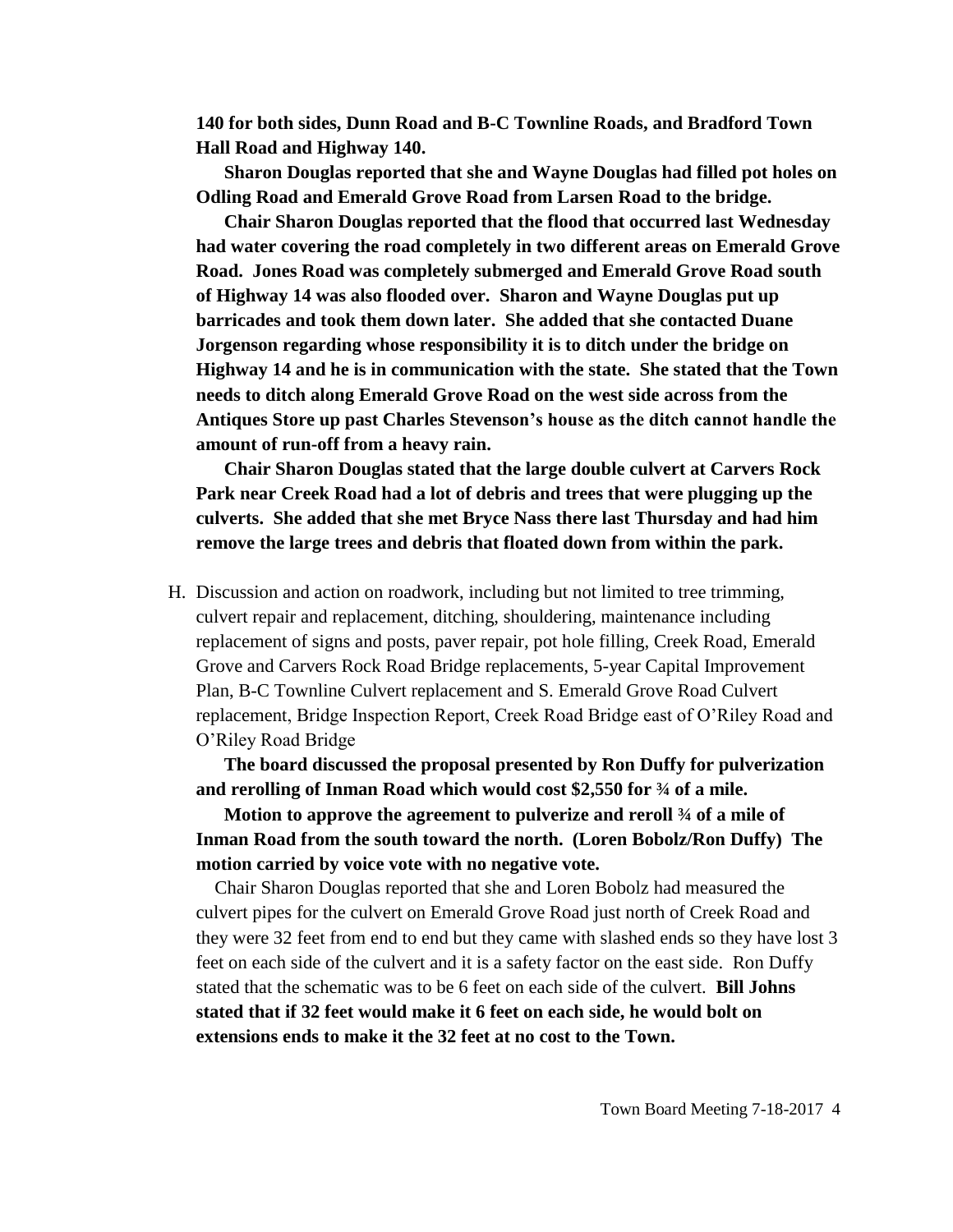## **The invoice for County Bridge and Culvert Aid is to include the note that "Due to extenuating circumstances a second culvert was needed and the cost increased for this project."**

Bill Johns asked Sharon Douglas to call Dave Brandl about the extra \$1,027.50 paving on the B-C Townline Road culvert project.

Two projects were presented for consideration. One was for extending the radius for the northwest corner of the intersection of B-C Townline Road and Highway 140 and the other was for extending the radius of the south side of the curve at the intersection of County J and B-C Townline Road.

**Motion that we do these two projects. (Ron Duffy/ no second) Motion died from lack of a second.**

**Loren Bobolz stated that he could get a skid steer bucket of cold patch and put it in the area of the curve on the south side of B-C Townline Road at the intersection with County J. Sharon Douglas and Sandra Clarke offered to help.**

**Chair Sharon Douglas reported that the Pier 1, south abutment is removed on the Carvers Rock Road Bridge over Turtle Creek and the north half is also removed. They are preparing to pour Pier 1 underwater footing and start on the column. The DNR/DOT will be having a site review once the demo is completed but that is most likely a couple weeks out.**

- I. Discussion and action on Town Hall Repair Committee Report Nothing.
- J. Discussion and action on approval of Driveway Permit Applications No applications were received.
- K. Discussion and action on approval of Utility Permit Application No applications were received.
- L. Discussion and action on approval of the Veterans Service Cemetery Lists for Emerald Grove Cemetery and Mt. Philip Cemetery **Motion to approve the Veteran's Service Lists for Emerald Grove Cemetery and Mt. Philip Cemetery. (Ron Duffy/Sara Pope) The motion carried by voice vote with no negative vote.**
- M. Discussion and action on possible donation to "Rock Against the Rail" group Loren Bobolz stated that he understood that "Rock Against the Rail" doesn't need any funds at this time.
- Town Board Meeting 7-18-2017 5 N. Discussion and action on possible early payment of last ½ Fire District Budget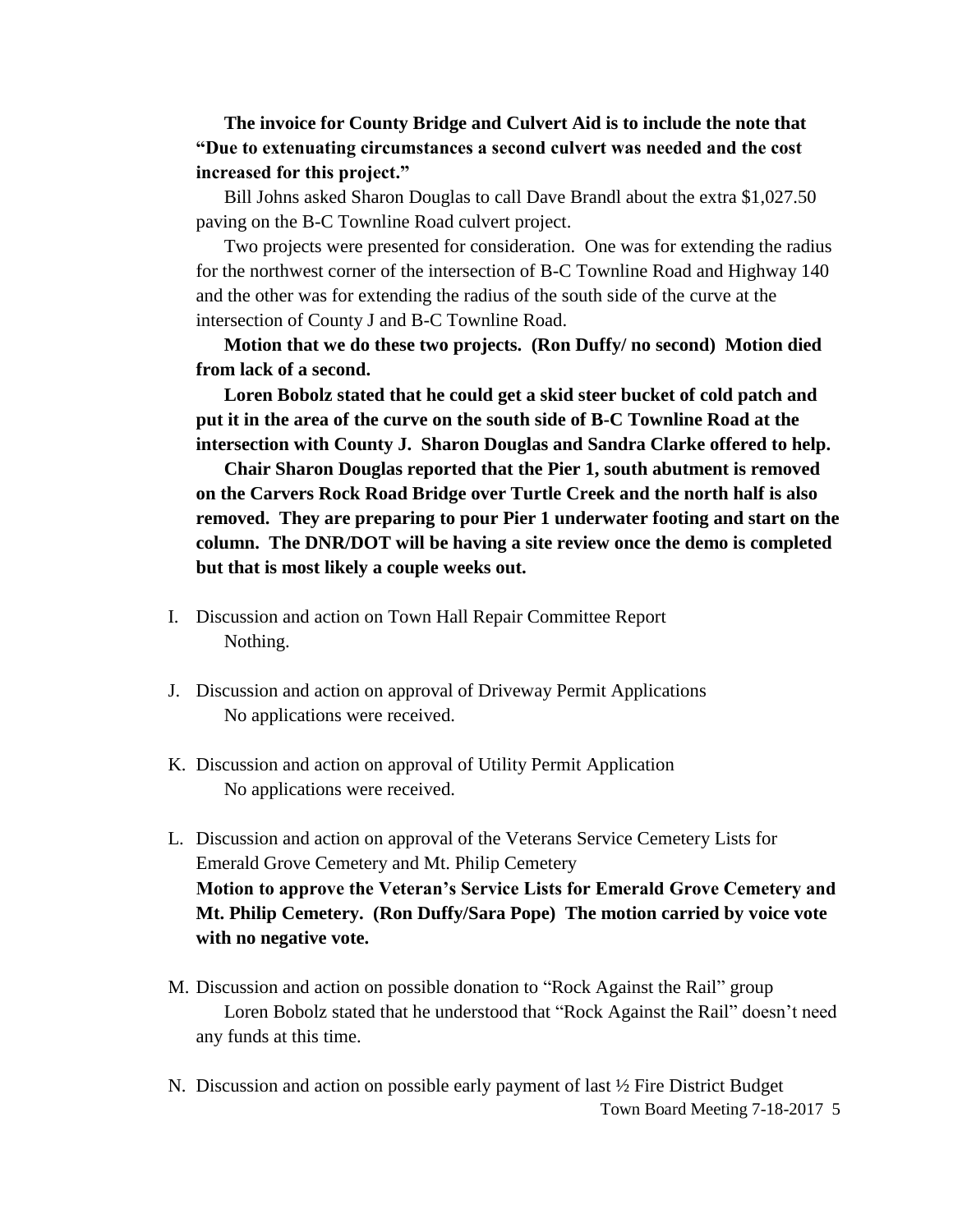Clinton Fire Department has asked if the Town could pay the final  $\frac{1}{2}$  of the Fire Budget early in July instead of by August 31<sup>st.</sup>

**Motion to approve early payment of the final ½ of the Fire Budget. (Ron Duffy/Ben Wellnitz) The motion carried by voice vote with no negative vote.**

6. Citizen Participation

.

None

- 7. Announcements and Reports
	- **a. The August Town Board meeting will be held on Tuesday, August 15th, 2017 at 6:30 p.m. at the Bradford Town Hall.**
	- **b. The Rock County Sheriff's Report was reviewed.**
	- **c. Rock County Conservation Dept. Clean Sweep Drop-Off event will be held on Saturday, August 26, 2017 from 9am to 12 pm at the Rock County Public Works, 3715 Newville Rd., Janesville.**
	- **d. Chair Sharon Douglas reminded everyone that Open Book will be held by the assessor on Monday, August 14th from 2 pm to 8pm at the Bradford Town Hall.**
	- **e. Chair Sharon Douglas announced that she would be attending the 2nd Clinton Community School District Collaboration meeting on July 31st .**
	- **f. The 2017 Board of Review will be held on August 28, 2017 beginning at 6:00 p.m. at the Bradford Town Hall for a minimum of two hours.**
	- **g. The Rock County Unit WTA Picnic and meeting will be held on Thursday, July 20, 2017 at the Newark Town Hall, 9528 West Beloit Newark Road at 6:30 p.m. There will be no formal speakers but board member are invited to meet their County Officials.**
	- **h. Chair Sharon Douglas reported that she had Attorney Moore send out a letter to the owner of the old gas station in Emerald Grove regarding the presence of someone living in the recreational vehicle there which is a violation. The owner called Attorney Moore and said that the person who runs the business has been living in the RV and has been told to find another place as soon as possible. The owner will be coming up from Arizona and will follow up personally. Attorney Moore will be checking in with the owner in August.**
	- **i. A thank you note was received from the family of Floyd Huisheere.**
	- **j. The Town of Richmond will be holding a public meeting on their Comprehensive Plan on August 15th at 7:00 p.m. at their Town Hall.**
- 8. Treasurer's Report

**Motion to approve the Treasurer's Report. (Ben Wellnitz/Sara Pope) The motion carried by voice vote with no negative vote.**